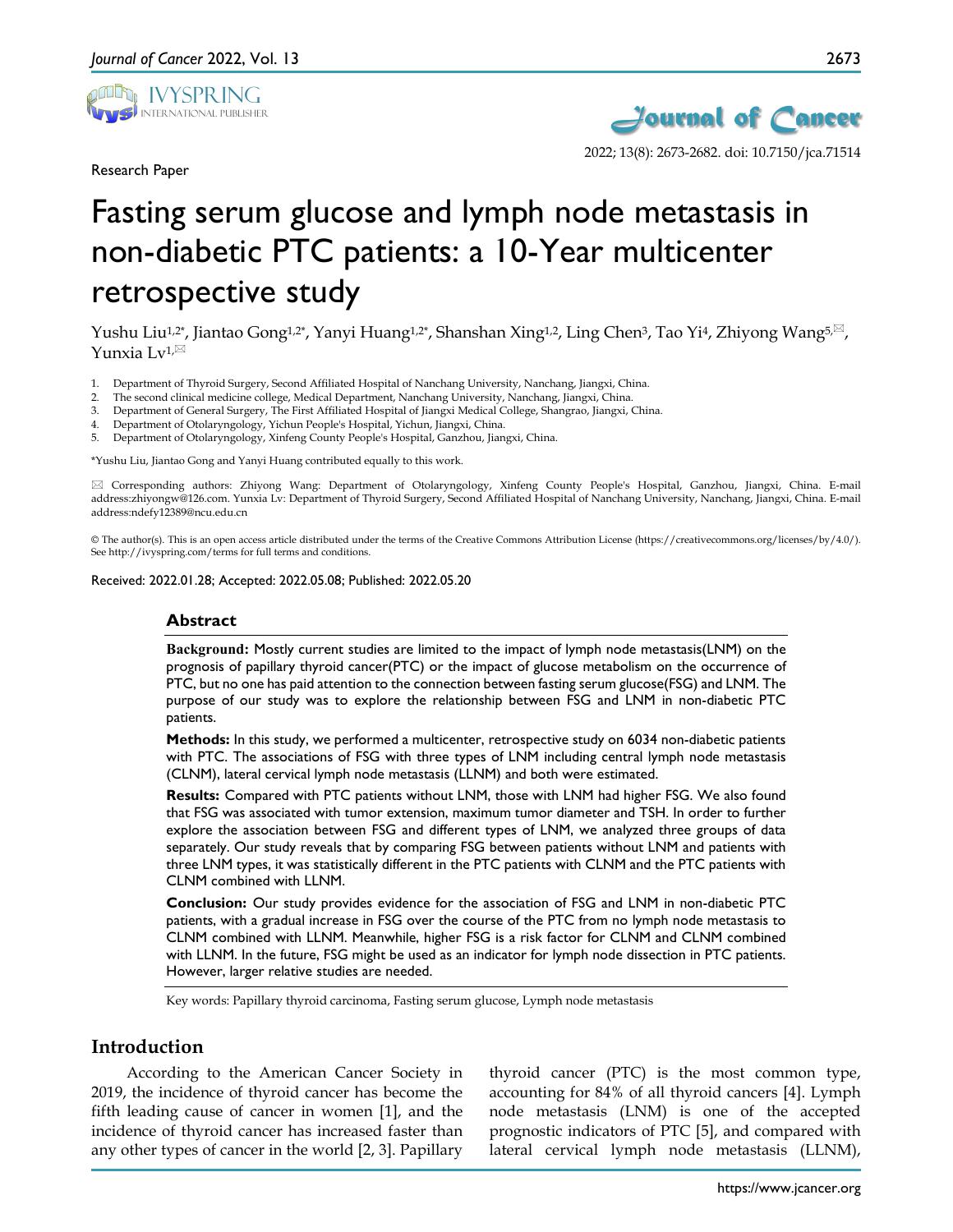central lymph node metastasis (CLNM) is more common [6]. This is a manifestation of cancer's ability to invade and metastasize. Therefore, the indicators affecting LNM in PTC patients deserve more attention.

The most important three metabolisms in human body are glucose metabolism, lipid metabolism and amino acid metabolism. Any kind of metabolic disorder will affect other metabolisms, which is particularly important in the course of PTC [7]. The main forms of sugar in the human body are glucose and glycogen. Glucose is the main form of sugar in blood and it is an important source of energy. The concentration of blood glucose is an important index to reflect the state of glucose metabolism. The oxidation process of glucose can provide energy for cells and promote the growth, development, invasion and metastasis of cells [8]. Many researchers have studied the association between diabetes and cancer [9], but according to the data we collected, the role of glucose in the occurrence and development of cancer in PTC patients without diabetes has not been reported. Mostly current studies are limited to the impact of LNM on the prognosis of PTC [10] or the impact of glucose metabolism on the occurrence of PTC [11], but no one has paid attention to the connection between the glucose metabolism and LNM in PTC patients. Therefore, the purpose of our study was to explore the relationship between fasting serum glucose (FSG) and LNM in PTC patients without diabetes.

In this study, we collected the clinicopathological data of 5440 PTC patients from the Second Affiliated Hospital of Nanchang University and 594 PTC patients from The People's Hospital of Yichun City and Xinfeng County People's Hospital for analyzing the relationship between FSG and three types of LNM (CLNM, LLNM, CLNM + LLNM). According to the information we collected, this study is the first to reveal an association between LNM and FSG. In addition, we found that with the course of the PTC from no lymph node metastasis to CLNM combined with LLNM, FSG gradually increased. Higher FSG is a risk factor for CLNM and CLNM combined with LLNM.

# **Materials and Methods**

## **Data sources**

In this study, we performed a multicenter, retrospective study on 11073 patients with PTC treated at the Second Affiliated Hospital of Nanchang University from May 2011 to July 2021 and 1336 patients with PTC treated at the Yichun People's Hospital and Xinfeng County People's Hospital from August 2015 to May 2021. The inclusion criteria were histology-confirmed PTC, and complete baseline data (including age and gender), tumor biopsy data (including CLNM, LLNM, number of lesions (hereinafter referred to as 'lesions'), the condition of tumor extension (hereinafter referred to as 'extension'), maximum tumor diameter) and preoperative laboratory data (including preoperative serum TSH, free triiodothyronine (fT3), free thyroxine (fT4) and FSG). The exclusion criteria are as follows: (1) other histological thyroid cancers, such as medullary thyroid carcinoma, follicular thyroid carcinoma and anaplastic thyroid cancer; (2) previously or simultaneously malignant tumor; (3) other thyroid diseases such as hyperthyroidism, hypothyroidism and Hashimoto's thyroiditis; (4) taking thyroid hormone drugs, such as Euthyrox; (5) a disease that affects FSG levels, such as diabetes; (6) taking drugs that affect FSG levels, such as melbine. All patients signed informed consent and were approved by the ethics committee. Screening through exclusion criteria, the remaining 5440 patients from the Second Affiliated Hospital of Nanchang University and 594 patients from the Yichun People's Hospital and Xinfeng County People's Hospital were included in our study.

## **Data collection**

Baseline data were obtained from outpatient data. Tumor biopsy data were obtained from patient pathology and color Doppler ultrasound reports. All laboratory data (blood chemistry analysis) were acquired in the next morning after the patient's admission to hospital (between 6:00 and 8:00 AM).Patients were required to fast for at least 8 hours before sample collection. The serum was immediately separated.

## **Treatment**

According to the National Comprehensive Cancer Network guidelines, the standard treatment for our study was thyroidectomy. Laboratory data included preoperative serum TSH, fT3, fT4 and FSG. They were tested through blood samples which were collected from each patient 8 to 10 hours before surgery. An automatic chemiluminescence detection system (Cobas E411) was commonly used machine for the testing.

## **Statistical analysis**

All statistical analyses were performed using R software (3.6.1). Categorical variables are represented by number and percentage, and continuous variables are represented by mean ± standard deviation. Mann-Whitney U test was used to analyze the difference between continuous variables and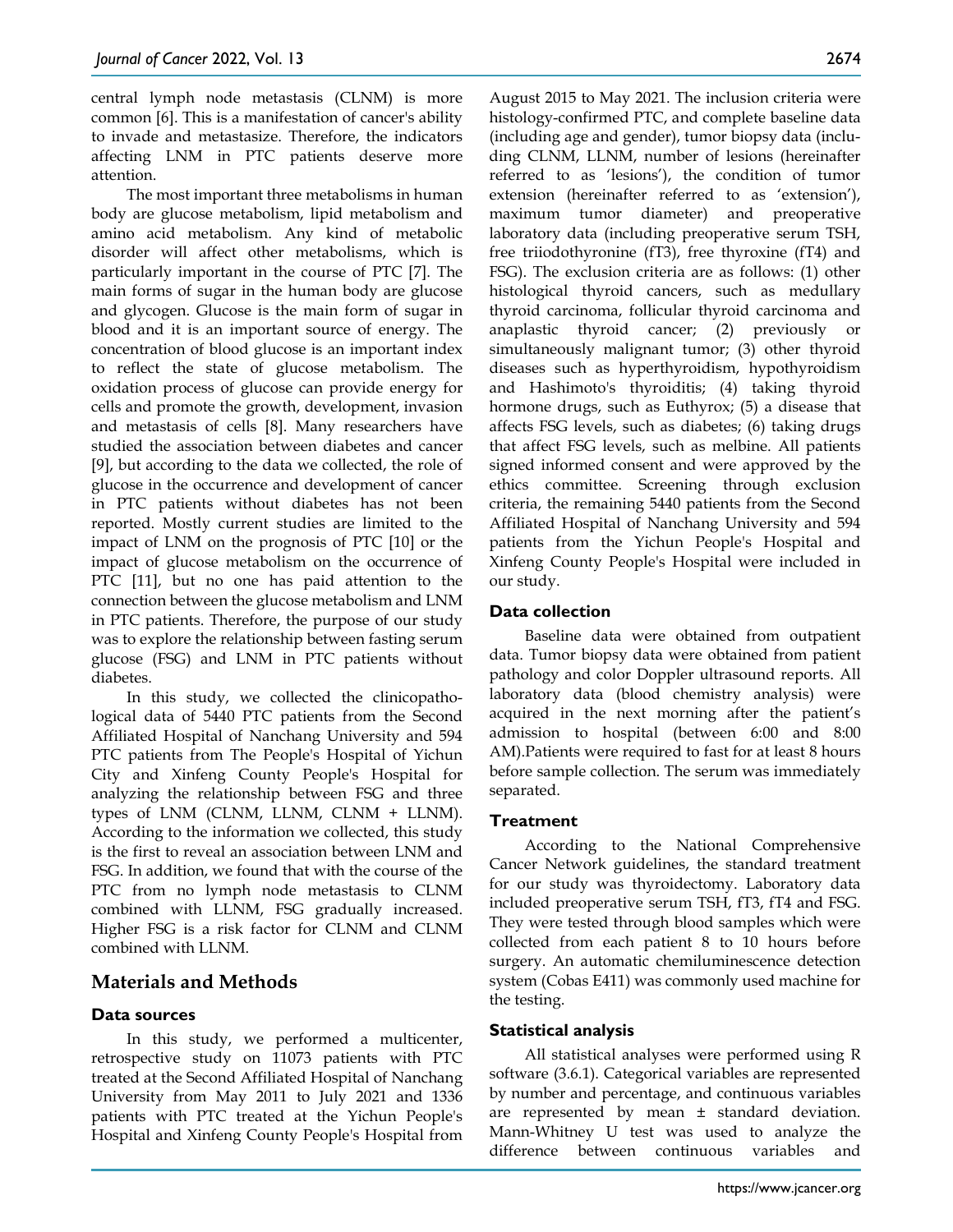Chi-square test was used to analyze the difference between categorical variables. Kolmogorov-Smirnov test was used to analyze the difference among the groups. The Receiver operating characteristic (ROC) curves were used to determine the optimal cut-off value of the variables and the area under the curve (AUC) was used to reflect theirs predictive power. In our study, p-value < 0.05 was statically significant.

## **Results**

#### **Clinical baseline characteristics**

According to the inclusion criteria and exclusion criteria, we finally selected 5440 PTC patients from the Second Affiliated Hospital of Nanchang University and 594 PTC patients from the Yichun People's Hospital and Xinfeng County People's Hospital for data analysis (Figure 1). Our data analysis process is shown in Figure 2.For analyzing the factors which affected LNM in PTC patients, we used the sample function in R to randomly divide the 5440 patients from the Second Affiliated Hospital of Nanchang University into the development cohort (n=2720) and internal validation cohort (n=2720) according to the ratio of 1:1. The patients from the Yichun People's Hospital and Xinfeng County People's Hospital were used as external validation cohort. The development cohort was used to construct the model predicting the status of LNM. The internal and external validation cohorts were used to verify the predictive effect of the model. By using Kolmogorov-Smirnov test [12], we could confirm that there was no statistical difference among three groups. More details were shown in Table 1.

**Table 1.** Baseline characteristics of PTC patients

| Charateristics     | Development Internal |                 | External                            | P     |
|--------------------|----------------------|-----------------|-------------------------------------|-------|
|                    | cohort               |                 | validation cohort validation cohort |       |
|                    | N/Mean±SD            |                 |                                     |       |
| Number of patients | $n = 2720$           | $n = 2720$      | $n = 594$                           |       |
| Age                | 42.72+11.74          | 43.11±11.95     | 43.56±12.93                         | 0.253 |
| Gender             |                      |                 |                                     |       |
| Male               | 676(24.85%)          | 646(23.75%)     | 135(22.73%)                         | 0.443 |
| Female             | 2044(75.15%)         | 2074(76.25%)    | 459(77.27%)                         |       |
| <b>LNM</b>         |                      |                 |                                     |       |
| Yes                | 918(33.75%)          | 921(33.86%)     | 208(35.02%)                         | 0.836 |
| No                 | 1802(66.25%)         | 1799(66.14%)    | 386(64.98%)                         |       |
| Clmm               |                      |                 |                                     |       |
| Yes                | 852(31.32%)          | 838(30.81%)     | 182(30.64%)                         | 0.899 |
| No                 | 1868(68.68%)         | 1882(69.19%)    | 412(69.36%)                         |       |
| <b>LLNM</b>        |                      |                 |                                     |       |
| Yes                | 312(11.47%)          | 295(10.85%)     | 67(11.28%)                          | 0.762 |
| No                 | 2408(88.53%)         | 2425(89.15%)    | 527(88.72%)                         |       |
| Lesions            |                      |                 |                                     |       |
| Unifocal           | 1934(71.10%)         | 1882(69.19%)    | 405(68.18%)                         | 0.187 |
| Multifocal         | 786(28.90%)          | 838(30.81%)     | 189(31.82%)                         |       |
| Extension          |                      |                 |                                     |       |
| Yes                | 646(23.75%)          | 683(25.11%)     | 141(23.74%)                         | 0.471 |
| No                 | 2074(76.25%)         | 2037(74.89%)    | 453(76.26%)                         |       |
| Maximum tumor      | $1.16 \pm 0.96$      | $1.12 \pm 0.93$ | $1.22 \pm 1.03$                     | 0.115 |
| diameter (cm)      |                      |                 |                                     |       |

| <b>Charateristics</b> | Development Internal<br>cohort |                 | External<br>validation cohort validation cohort | P     |
|-----------------------|--------------------------------|-----------------|-------------------------------------------------|-------|
|                       | N/Mean±SD                      |                 |                                                 |       |
| <b>FSG</b>            | $5.81 + 1.32$                  | $5.84 \pm 1.33$ | $5.82 \pm 1.17$                                 | 0.239 |
| <b>TSH</b>            | $2.22+2.48$                    | $2.17+2.29$     | $2.18 + 2.14$                                   | 0.275 |
| fT3                   | $3.23 + 0.52$                  | $3.25 + 0.56$   | $3.13 + 1.01$                                   | 0.170 |
| fT4                   | $1.28 \pm 0.31$                | $1.29 \pm 0.37$ | $1.28 \pm 0.38$                                 | 0.516 |
| fT3/fT4               | $2.59 \pm 0.50$                | $2.61 \pm 0.55$ | $2.63 \pm 1.16$                                 | 0.148 |

**Abbreviations**: PTC, papillary thyroid cancer; LNM, lymph node metastasis; CLNM, central lymph node metastasis; LLNM, lateral cervical lymph node metastasis; TSH,t hyrotrophin; fT3, free triiodothyronine; fT4, free thyroxine; extension, extension of tumor

### **Explore the association FSG and LNM**

We used the "pROC" package [13]to explore the association between FSG and lymph node metastasis. In our study, P<0.05 was statically significant. The result was shown in Figure 3 a-c. In the development cohort, the AUC and 95%CI of FSG were 0.543 (0.520-0.566, P<0.001). The optimal cut-off values for FSG was 5.745(specificity 64.0%, sensitivity 45.1%).In the internal and external validation cohort, the AUC and 95%CI of FSG were 0.542 (0.520-0.565,P<0.001) and 0.647 (0.600-0.694,P<0.001). It indicates that blood glucose concentration has certain diagnostic value in judging whether lymph node metastasis occurs in PTC patients. In additional, "ggplot2" package [14] was used which visually showed the differential level of FSG in the group with LNM and without LNM in three cohorts (Figure 3d-f). The results revealed that the higher FSG is associated with the greater possibility of LNM. Therefore, higher FSG is an independent risk factor for LNM.

## **The correlation between FSG and other indicators**

According to the optimal cut-off value in the development cohort, patients were divided into the high and the low FSG groups. In the development cohort, there were statistically significant differences in age (P<0.001), gender (P<0.001), LNM (P<0.001), extension (P<0.001), maximum tumor diameter (P<0.001) and TSH (P<0.001) between the high and the low FSG groups (Table 2).We performed the same analysis in the internal validation cohort and the external validation cohort. In the internal validation cohort, there were statistically significant differences in age (P<0.001), gender (P<0.001), LNM (P=0.010), lesions (P=0.012), extension (P=0.005), maximum tumor diameter (P=0.028) and TSH (P<0.001) between the high and the low FSG groups. In the external validation cohort, there were statistically significant differences in LNM (P<0.001), lesions (P<0.001), extension (P=0.012), maximum tumor diameter (P=0.020) and TSH (P=0.003) between the high and the low FSG groups. In the analysis of the three cohorts, except for lesions, the groups showed statistical differences in LNM, extension, maximum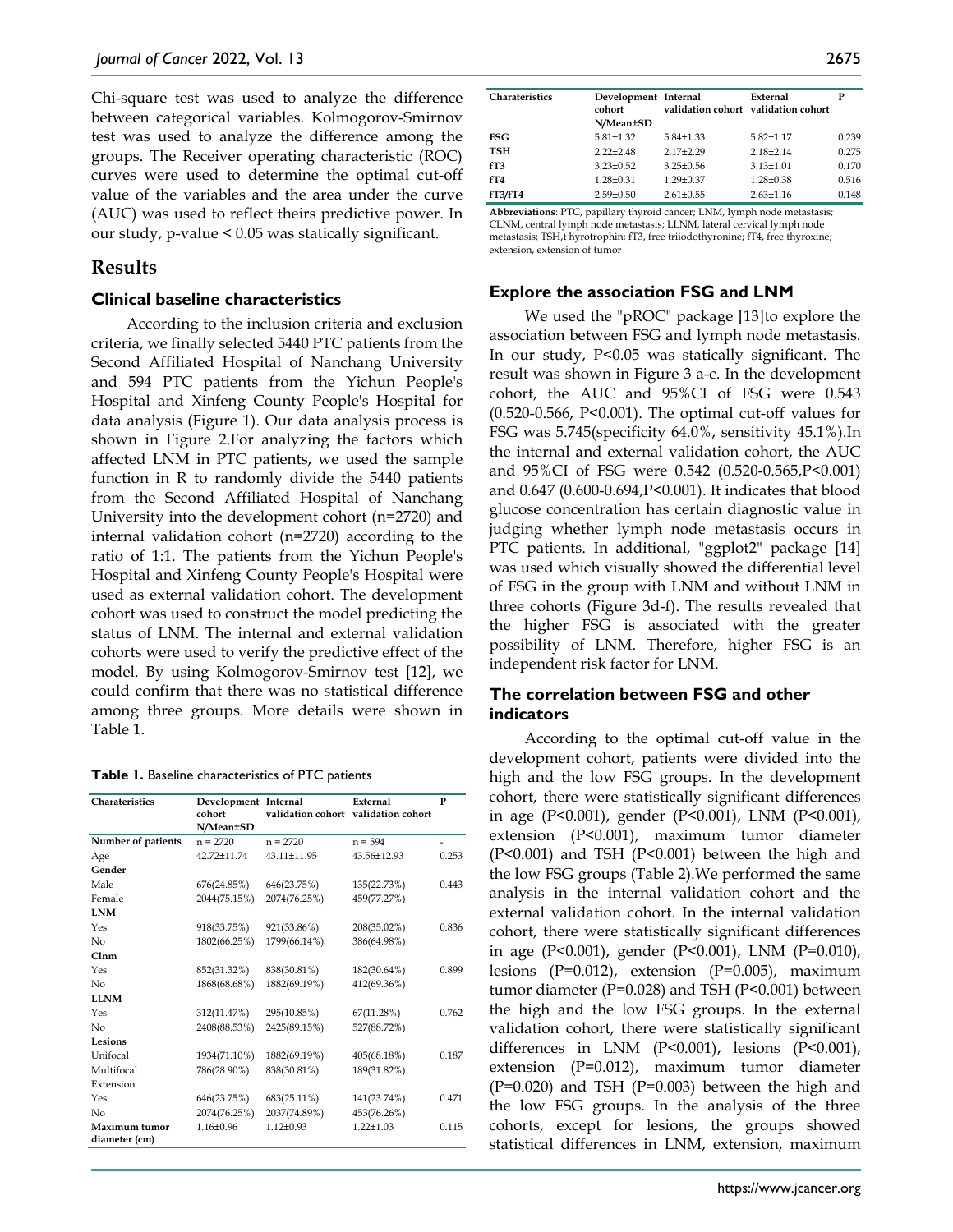tumor diameter and TSH. It can be seen from the three cohorts that compared with the low FSG group, the incidence of LNM and tumor extension in the high FSG group increased, and the mean TSH also increased. Therefore, it is reasonable to believe that there is some correlation among FSG, TSH, extension, maximum tumor diameter and LNM.

| <b>Second Affiliated Hospital</b><br>$\alpha$ f<br>Nanchang University |                                                                                                                                             | Yichun People's Hospital<br>and<br>Affiliated Hospital of Gannan Medical Colleg |  |
|------------------------------------------------------------------------|---------------------------------------------------------------------------------------------------------------------------------------------|---------------------------------------------------------------------------------|--|
| 11073 PTC patients                                                     |                                                                                                                                             | 1336 PTC patients                                                               |  |
| $n = 308$                                                              | (1) other histological thyroid cancers, such as medullary thyroid carcinoma,<br>follicular thyroid carcinoma and anaplastic thyroid cancer. | $n = 68$                                                                        |  |
| 10765 PTC patients                                                     |                                                                                                                                             | 1268 PTC patients                                                               |  |
| $n = 394$                                                              | (2) previously or simultaneously malignant tumor.                                                                                           | $n = 75$                                                                        |  |
| 10371 PTC patients                                                     |                                                                                                                                             | 1193 PTC patients                                                               |  |
| $n=1032$                                                               | (3) other thyroid diseases such as hyperthyroidism, hypotroidism and<br>Hashimoto's thyroiditis.                                            | $n = 144$                                                                       |  |
| 9339 PTC patients                                                      |                                                                                                                                             | 1049 PTC patients                                                               |  |
| $n = 969$                                                              | (4) taking thyroid hormone drugs, such as uralol.                                                                                           | $n = 137$                                                                       |  |
| 8370 PTC patients                                                      |                                                                                                                                             | 912 PTC patients                                                                |  |
| $n = 1407$                                                             | (5) a disease that affects serum glucose levels, such as diabetes.                                                                          | $n = 153$                                                                       |  |
| 6963 PTC patients                                                      |                                                                                                                                             | 759 PTC patients                                                                |  |
| $n=1523$                                                               | (6) take drugs that affect serum glucose levels, such as melbine.                                                                           | $n = 165$                                                                       |  |
| 5440 PTC patients<br>in final analysis                                 |                                                                                                                                             | 594 PTC patients<br>in final analysis                                           |  |

**Figure 1.** PTC patients exclusion flowchart. **Abbreviation**: PTC, papillary thyroid cancer

**Table 2.** Correlation between FSG and other indicators of PTC patients in the development cohort,internal and external validation cohort

| Characteristics             | Development cohort      |                         |         | Internal validation cohort |                         | <b>External validation cohort</b> |                        |                        |             |
|-----------------------------|-------------------------|-------------------------|---------|----------------------------|-------------------------|-----------------------------------|------------------------|------------------------|-------------|
|                             | FSG<5.745<br>$(n=1658)$ | FSG≥5.745<br>$(n=1062)$ | P       | FSG<5.745<br>$(n=1624)$    | FSG≥5.745<br>$(n=1096)$ | P                                 | FSG<5.745<br>$(n=359)$ | FSG≥5.745<br>$(n=235)$ | P           |
| Age (years)#                | 40.97(11.5)             | 45.46(11.6)             | < 0.001 | 41.58(11.9)                | 45.39(11.6)             | < 0.001                           | 42.81(12.9)            | 44.71(12.9)            | 0.073       |
| Gender                      |                         |                         |         |                            |                         |                                   |                        |                        |             |
| Male                        | 369(22.3%)              | 307(28.9%)              | < 0.001 | 348(21.4%)                 | 298(27.2%)              | < 0.001                           | $72(20.1\%)$           | 63(26.8%)              | 0.069       |
| Female                      | 1289(77.7%)             | 755(71.1%)              |         | 1276(78.6%)                | 798(72.8%)              |                                   | 287(79.9%)             | 172(73.2%)             |             |
| <b>LNM</b>                  |                         |                         |         |                            |                         |                                   |                        |                        |             |
| Yes                         | 504(30.4%)              | 414(39.0%)              | < 0.001 | 518(31.9%)                 | 403(36.8%)              | $0.010*$                          | $101(28.1\%)$          | 107(45.5%)             | $< 0.001$ * |
| No                          | 1154(69.6%)             | 648(61.0%)              |         | 1106(68.1%)                | 693(63.2%)              |                                   | 258(71.9%)             | 128(54.5%)             |             |
| Lesions                     |                         |                         |         |                            |                         |                                   |                        |                        |             |
| Unifocal                    | 1198(72.3%)             | 736(69.3%)              | 0.107   | 1154(71.1%)                | 728(66.4%)              | $0.012^{*}$                       | 300(83.6%)             | 153(65.1%)             | $< 0.001$ * |
| Multifocal                  | 460(27.7%)              | 326(30.7%)              |         | 470(28.9%)                 | 368(33.6%)              |                                   | 59(16.4%)              | 82(34.9%)              |             |
| Extension                   |                         |                         |         |                            |                         |                                   |                        |                        |             |
| Yes                         | 353(21.3%)              | 293(27.6%)              | < 0.001 | 376(23.2%)                 | $307(28.0\%)$           | $0.005*$                          | 131(36.5%)             | 111(47.2%)             | $0.012*$    |
| N <sub>0</sub>              | 1305(78.7%)             | 769(72.4%)              |         | 1248(76.8%)                | 789(72.0%)              |                                   | 228(63.5%)             | 124(52.8%)             |             |
| Maximum tumor diameter(cm)# | 1.07(0.8)               | 1.3(1.1)                | < 0.001 | 1.08(0.9)                  | 1.19(1.0)               | $0.028*$                          | 1.10(0.9)              | 1.39(1.2)              | $0.020*$    |
| TSH <sup>#</sup>            | 2.04(2.7)               | 2.49(2.1)               | < 0.001 | 2.02(2.4)                  | 2.39(2.1)               | < 0.001                           | 2.13(2.3)              | 2.29(1.8)              | $0.003*$    |
| $fT3*$                      | 3.24(0.5)               | 3.23(0.5)               | 0.622   | 3.26(0.5)                  | 3.23(0.6)               | 0.076                             | 3.08(1.1)              | 3.21(0.9)              | 0.093       |
| $fT4$ #                     | 1.28(0.3)               | 1.29(0.3)               | 0.961   | 1.28(0.3)                  | 1.29(0.4)               | 0.967                             | 1.27(0.3)              | 1.30(0.5)              | 0.636       |
| $fT3/fT4*$                  | 2.60(0.5)               | 2.57(0.4)               | 0.270   | 2.62(0.6)                  | 2.60(0.5)               | 0.286                             | 2.58(1.7)              | 2.69(1.1)              | 0.327       |

**Abbreviations:** FSG, fasting serum glucose; PTC, papillary thyroid cancer; TSH, thyroid stimulating hormone; extension, extension of tumor; fT3, free triiodothyronine; fT4, free thyroxine

#Mean (standard deviation)

\* P < 0.05 considered as statistically significant.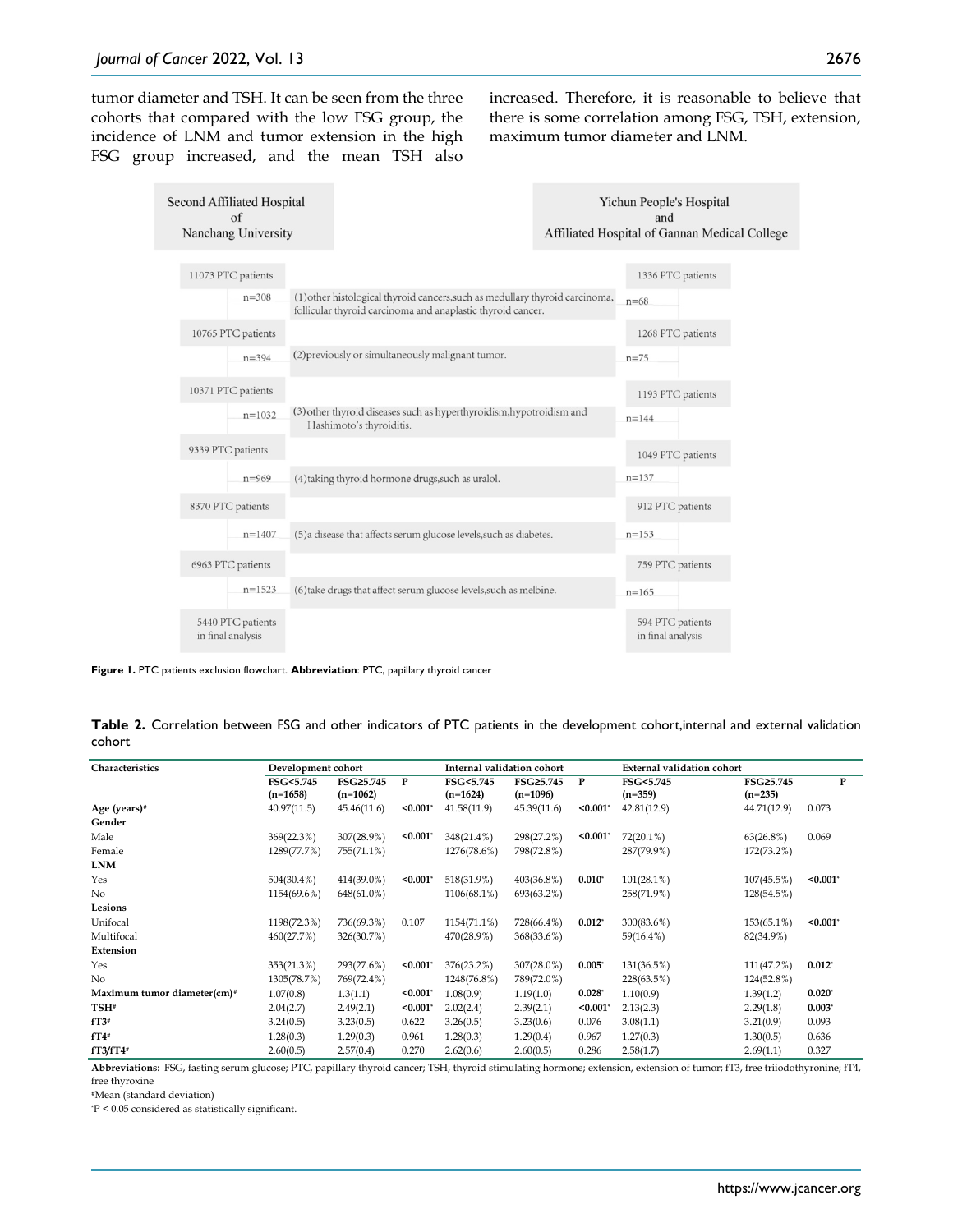#### **Effects of FSG on three types of LNM**

Cervical lymph node metastasis (CLNM) in PTC patients is usually considered to first metastasized to the central region of the neck, followed by the lateral neck region [15]. However, there is a special condition of LLNM without CLNM. This condition is called skip metastases. The incidence of skip metastases ranged from 6.8% to 27.8% [16, 17]. It is consistent with our data (Table 3). Our study has shown that higher FSG is an independent risk factor for LNM, but the predictive power of FSG in the three types of LNM was still not clear. Therefore, in order to further determine whether FSG also has strong predictive power among the three LNM types and in which types of LNM it has the best predictive power, we compared the distribution of FSG between patients without LNM and patients with three LNM types (Figure 4). We found that higher FSG could be a risk factor for CLNM and CLNM combined with LLNM. The occurrence and location of LNM can be seen as one of the diagnostic criteria for the course of cancer. In the three groups of patients without LNM, only

with CLNM, and with CLNM combined with LLNM, the FSG value of patients without LNM was the lowest, and the FSG value of patients with CLNM combined with LLNM was the highest. And there was a statistically significant difference in FSG. Therefore, we believed that the FSG gradually increased with the course of PTC. Clinically, when patients have high blood glucose manifestations, we are supposed to be alert to the occurrence of CLNM and CLNM combined with LLNM. Central lymph node dissection can be performed if necessary. However, there was no statistical difference in FSG between patients without LNM and patients with skip metastasis, this may be because skip metastasis is mainly affected by the location and size of the primary tumor. According to Dou Y et al. [18], PTC patients are more prone to skip metastasis when their tumors are located at the upper pole of the thyroid gland. In addition, skip metastasis is more likely to occur when the diameter of primary tumor is less than 0.5cm [19]. It can be inferred that skip metastasis is more likely to occur early in the course of PTC.

**Table 3.** LNM in the development cohort,internal and external validation cohort

| <b>LNM</b>       | Development cohort (n=918) | Internal validation cohort (n=921) | External validation cohort (n=208) |
|------------------|----------------------------|------------------------------------|------------------------------------|
| <b>CLNM</b>      | $606(66.01\%)$             | 626(67.97%)                        | 141(67.79%)                        |
| <b>CLNM+LLNM</b> | 246(26.80%)                | 212(23.02%)                        | 41(19.71%)                         |
| <b>LLNM</b>      | 66(7.19%)                  | 83(9.01%)                          | 26(12.5%)                          |

**Abbreviations**: PTC, papillary thyroid cancer; LNM, lymph node metastasis; CLNM, central lymph node metastasis; LLNM, lateral cervical lymph node metastasis.



**Figure 2:** The data analysis process of the article. **Abbreviations**: PTC, Papillary thyroid cancer; FSG, fasting serum glucose; LNM, lymph node metastasis; LLNM, lateral cervical lymph node metastasis; CLNM, central lymph node metastasis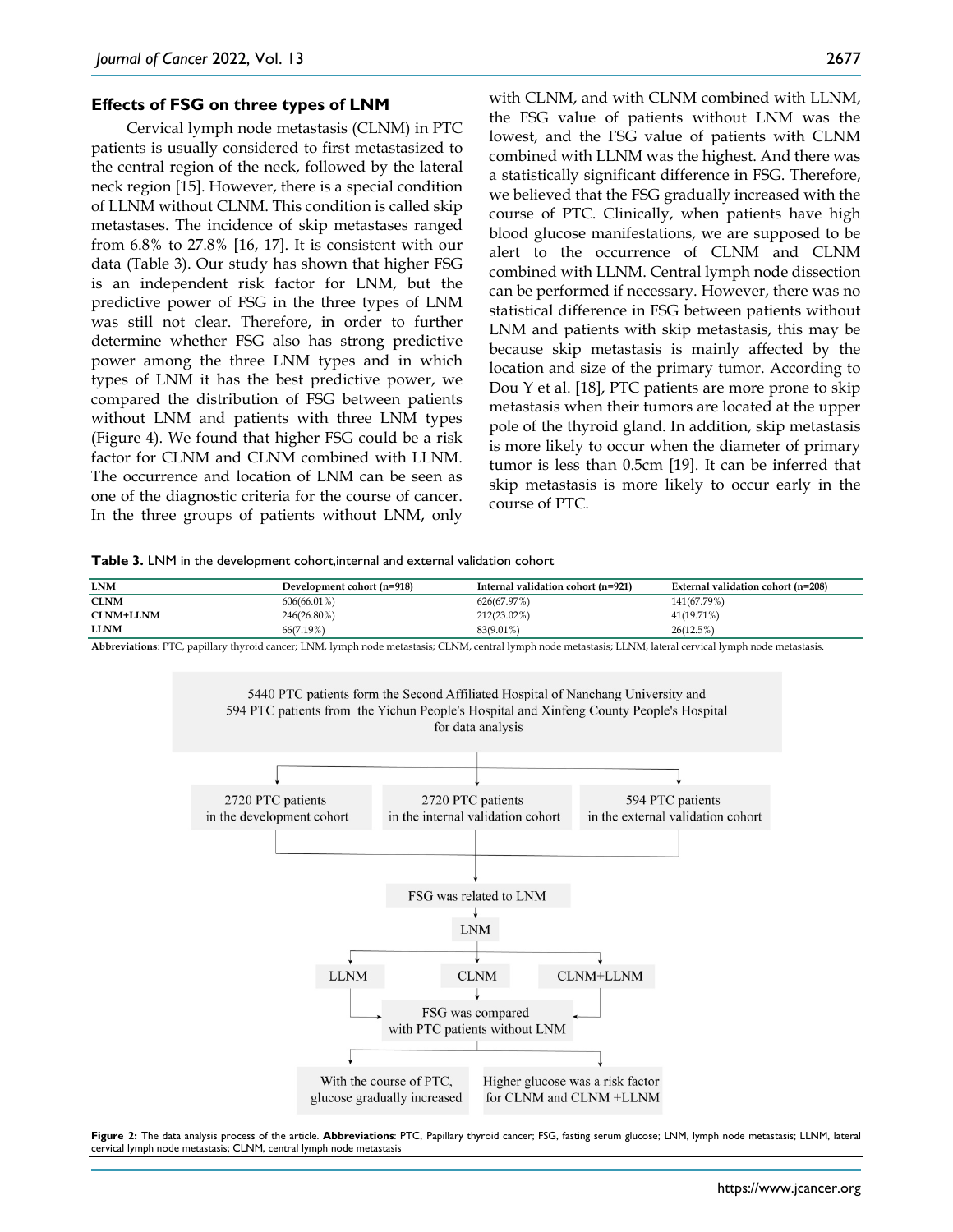

Figure 3. Abbreviation: LNM, lymph node metastasis. The Receiver Operating Characteristics (ROC) curve of glucose in the development cohort (a), internal validation cohort (b) and external validation cohort (c).The differential level of glucose in the patients with LNM and without LNM in the development cohort (d), internal validation cohort (e) and external validation cohort (f).

## **Discussion**

LNM is a significant risk factor affecting the prognosis of cancer patients [5], so it is very useful to explore the related factors of LNM. Glucose is an important factor reflecting human metabolic status [20], but no one has analyzed the correlation between FSG and LNM yet. For the first time, we analyzed the association between FSG and LNM in non-diabetic PTC patients. In this study, we analyzed it from 2,720 PTC patients spanning 10 years and validated our result in both an internal validation cohort of 2,720 PTC patients and an external validation cohort of 594 PTC patients. We drew a conclusion that FSG and LNM are indeed correlated to a certain extent. FSG gradually increased throughout the progression of PTC from no lymph metastasis to LLNM (excluding skip metastasis). Meanwhile, higher FSG is a risk factor for CLNM and CLNM combined with LLNM. The long time span and large number of patients enhance the reliability of the results of our study.

Others have studied the effects of many factors on LNM [21-23]. Compared with previous studies, the current work is a significant advance. Prior studies were limited to data from a single institution and were not validated by external data. More importantly, no studies have been conducted on the relationship between FSG and LNM in PTC patients without diabetes. Our study not only included multiple cohorts from three institutions for training and validation, but also for the first time analyzed the association between FSG and LNM in PTC patients without diabetes and strictly screened eligible patients. Furthermore, we analyzed PTC patients without lymph node metastasis, only with CLNM, CLNM combined with LLNM and skip metastasis, and found that FSG increased over the course of the PTC from no lymph node metastasis to CLNM combined with LLNM.

Our data confirm previous studies. Xiang Y et al. [24] showed that elevated TSH is a risk factor for LNM, which may be related to the ability of LncPVT1 to regulate the proliferation of thyroid cancer cell by recruiting EZH2 and regulating thyroid stimulating hormone receptors [25]. Lower fT3 concentration[26] is associated with increased thyroid cancer, and its bioavailability is regulated by three pyiodimidine deiodinase (D) [type  $I(D1)$ , type  $II(D2)$ , and type III(D3)] [27]. Maximum tumor diameter [28], lesions [29] and extension [6] are visual representations of tumor growth, which are also reported to be closely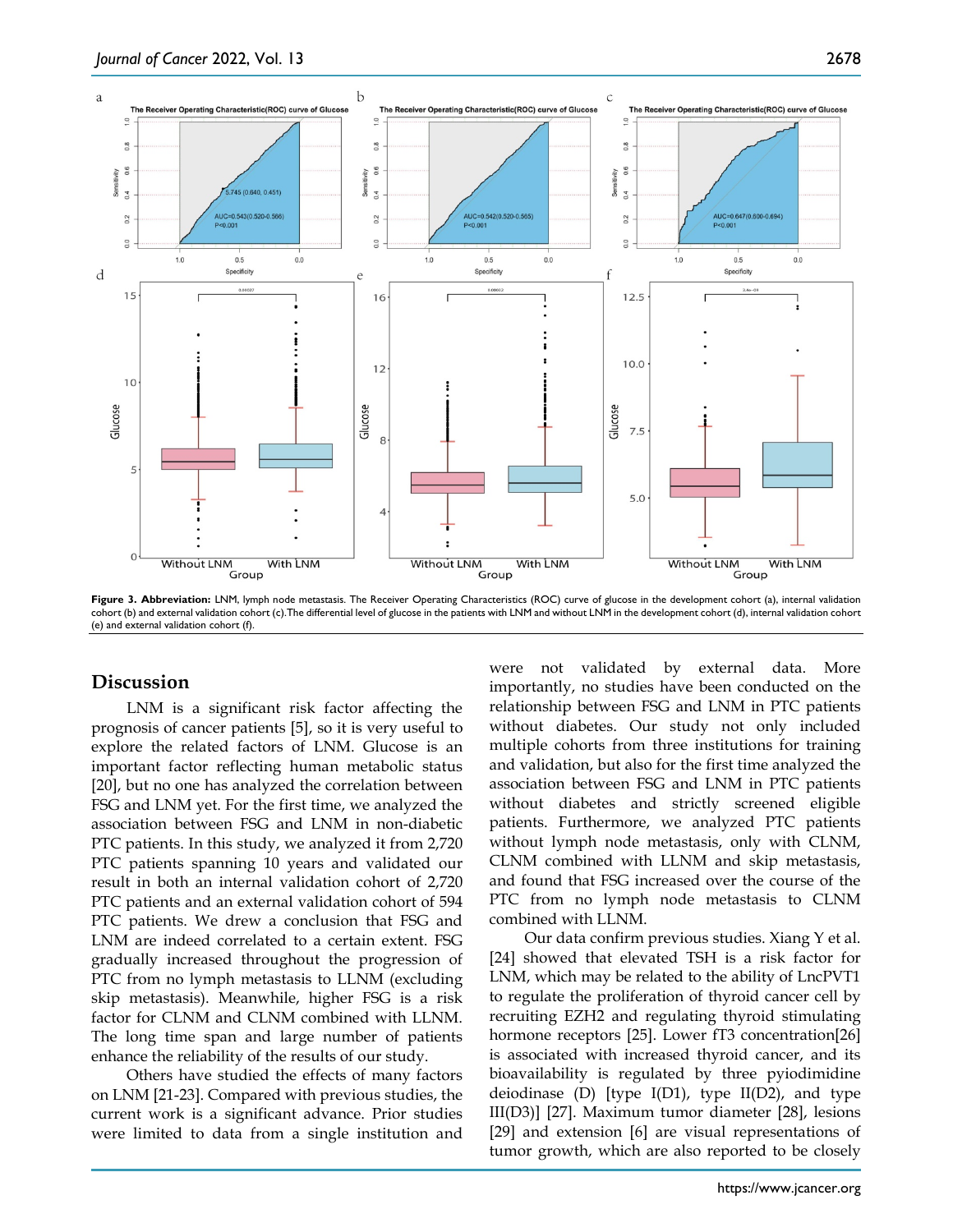related to LNM. Existing studies [18, 30] have claimed that tumor site, maximum tumor diameter, gender, extension and CLNM are risk factors for LLNM, but the association between FSG and it has not been reported.

Our study was the first to find an association between FSG and LNM, with a gradual increase in FSG over the course of the PTC from no lymph node metastasis to CLNM combined with LLNM. Meanwhile, higher FSG is a risk factor for CLNM and CLNM combined with LLNM.

TSH is considered to be a major stimulant of thyroid function [31] and cell proliferation [32]. TRH stimulates the pituitary and promotes the synthesis and secretion of TSH. TSH acts on the thyroid gland and stimulates thyroid hormone biosynthesis and secretion. T3 and T4 regulate the secretion of TRH and

TSH through negative feedback [33]. TSH induces thyroid cell growth directly by binding to its own receptors, and indirectly by stimulating the production of autocrine or parocrine growth factors such as vascular endothelial growth factor (VEGF) [34] and amyloid precursors [35]. VEGF-C induces lymphangiectasia (lymphangiogenesis) in primary tumors and drained sentinel lymph nodes to promote the growth of tumor-associated lymphatic vessels and enhance LNM [36]. But other pathways such as mitogen-activated protein kinase (MAPK) [37], phosphoinositide 3 kinase (PI3-K) [38], mammalian target of rapamycin (mTOR) [39] and insulin growth factor (IGF) system [40] play an equally important role in the proliferation and growth of thyroid cells and their precursors/stem cells.



Figure 4. The differential level of glucose in the patients without LNM, with CLNM and with CLNM combined with LLNM in the development cohort (a), internal validation cohort (b) and external validation cohort (c).The differential level of glucose in the patients without LNM, with CLNM and with LLNM in the development cohort (d), internal validation cohort (e) and external validation cohort (f).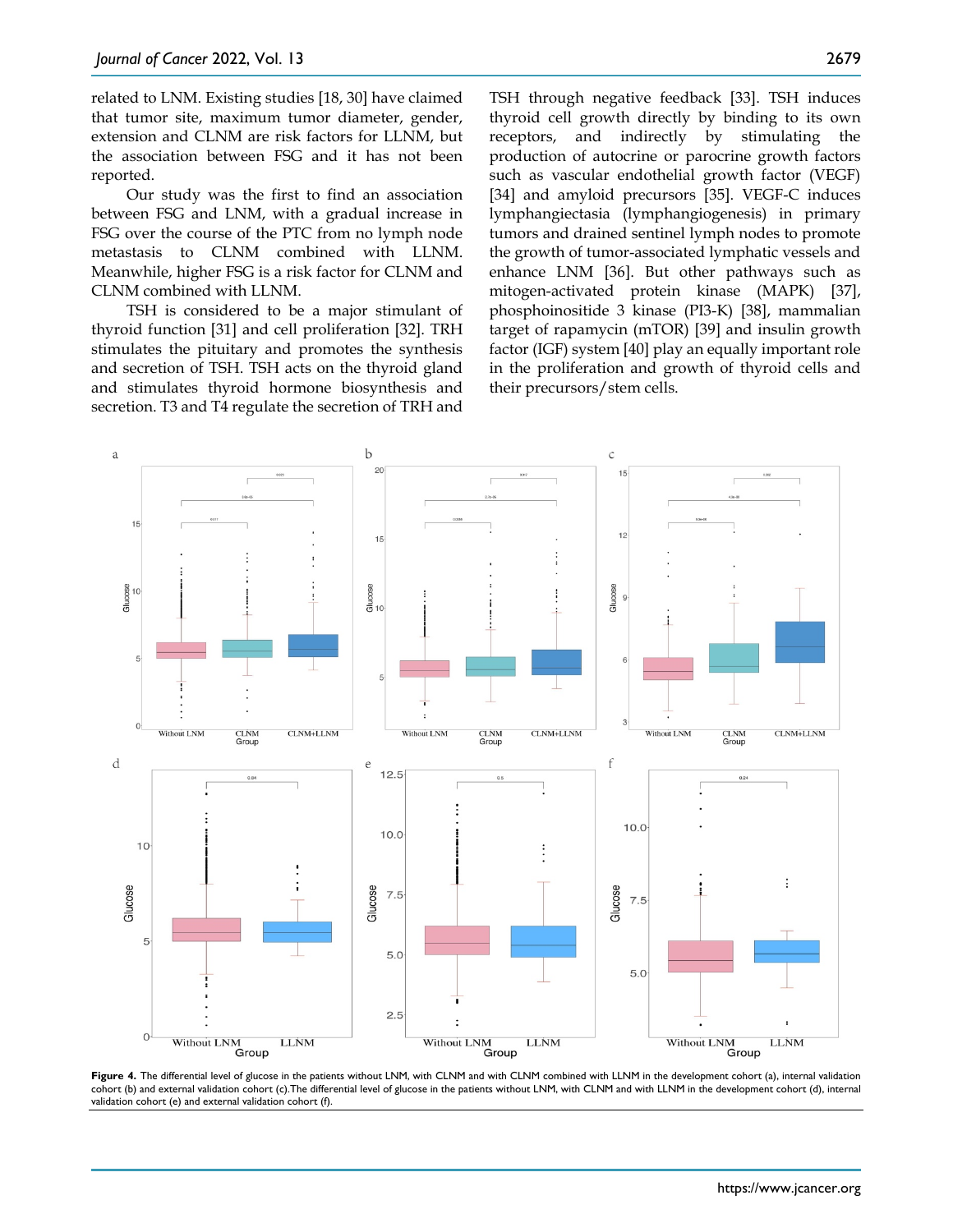Insulin /IGF axis is an important pathway for the proliferation of normal thyroid cells and tumor cells. In addition to its own effects, the stimulation of TSH on thyroid growth is partially dependent on other growth hormones, including insulin and IGF [41]. They coordinate with cAMP to regulate the expression of thyroid transcription factor 2(TTF-2) [42]. Studies have shown that crosstalk between insulin/IGF axis and TSH also plays a role in abnormal thyroid cell proliferation, and insulin and IGF can greatly enhance the tumor-promoting effect of TSH [43]. At the same time, stimulation of TSH on FRTL-5 thyroid cells enhances tyrosine phosphorylation of insulin receptor substrate (IRS)-2 triggered by IGF-1, leading to enhanced IGF-1-dependent proliferation [44].

Overexpression of IGF-1, IGF-1R, IGF-2 and insulin receptor (IR) can be seen in the early stage of thyroid cancer [45]. Insulin-like growth factor-1 receptor (IGF-1R) plays an important role in diabetic insulin resistance and hyperinsulinemia, and it has been reported that the expression of IGF-1R is significantly increased in lung cancer combined with type 2 diabetes [46]. Yan Y et al. [47] showed that in PTC tissues, the expression of IGF-1R in diabetic patients was significantly higher than that in non-diabetic patients. Hyperglycemia can promote the production of advanced glycation end products (AGEs), and then tumor cell proliferation, and directly or indirectly promote IGF-1R phosphorylation (activation) [48, 49]. Elevated circulating insulin levels are associated with an increased risk of cancer and aggressive and metastatic cancer phenotypes [50]. Our study showed that in PTC patients without diabetes, higher FSG was positively associated with cancer progression, and hyperglycemia was strongly associated with an increased maximum tumor diameter and extension, which may also be associated with IGF-1-associated insulin resistance and hyperinsulinemia. However, more data is needed to prove our conjecture. Whether IGF-1 is activated in PTC patients without diabetes and the specific mechanism and pathway of activation also need more research and demonstration.

The advantage of our study is that for the first time, we found a potential association between FSG and LNM. Based on a large amount of clinical data and a long time span, FSG increased over the course of the PTC from no lymph node metastasis to CLNM combined with LLNM. Higher FSG is a risk factor for CLNM and CLNM combined with LLNM. However, our study still has some shortcomings. First, the retrospective nature of the study may cause bias. Meanwhile, the patients included in our study were limited to Jiangxi Province, and patients from other

regions of China or other countries were not studied. Regional environmental differences and ethnic differences may also cause certain bias. Our data span 10 years, which can enhance the generalizability of the analysis results, but given the update of testing technology during the decade, different testing instruments may bias the analysis results. In addition, there are technical limitations in detecting CLNM, so the diagnosis of skip metastases may not have high sensitivity and specificity. The lack of prospective studies to validate the prediction model is a major limitation of this study. In spite of this, the LNM prediction model established by us still has satisfactory predictive power, and the increase of FSG with the course of the PTC from no lymph node metastasis to CLNM combined with LLNM is credible.

# **Conclusion**

Our results suggest that FSG have a good ability to predict LNM in PTC patients, with a gradual increase in FSG over the course of the PTC. Meanwhile, higher FSG is a risk factor for CLNM and CLNM combined with LLNM. However, prospective studies and more data are needed to confirm our conclusion.

## **Abbreviations**

PTC: Papillary thyroid carcinoma; LNM: lymph node metastasis; CLNM: central lymph node metastasis; LLNM: lateral cervical lymph node metastasis; TSH: thyrotrophin; fT3: free triiodothyronine; fT4: free thyroxine; AUC: the area under the curve; CI: confidence interval; ROC: receiver operating characteristic curves.

# **Acknowledgements**

This work received a grant from the National Natural Science Foundation of China (nfsc: 81660294) and the Young and Middle-aged Doctor Research Project of the Beijing Bethune Public Welfare Foundation and the General Project of Jiangxi Provincial Health Commission (no.202210576).

## **Author contributions**

YSL, JTG, YYH, ZYW and YXL jointly designed this study. YSL worked with JTG and YYH to collect clinical data from PTC patients. SSX, LC and TY further collated and preliminarily analyzed the data. YSL conducted statistical analysis and drew the figures and tables of the whole article. JTG wrote the results section of the manuscript, while YYH wrote the rest of the manuscript. LC, TY and ZYW reviewed and revised the manuscript. All authors read and approved the finally manuscript.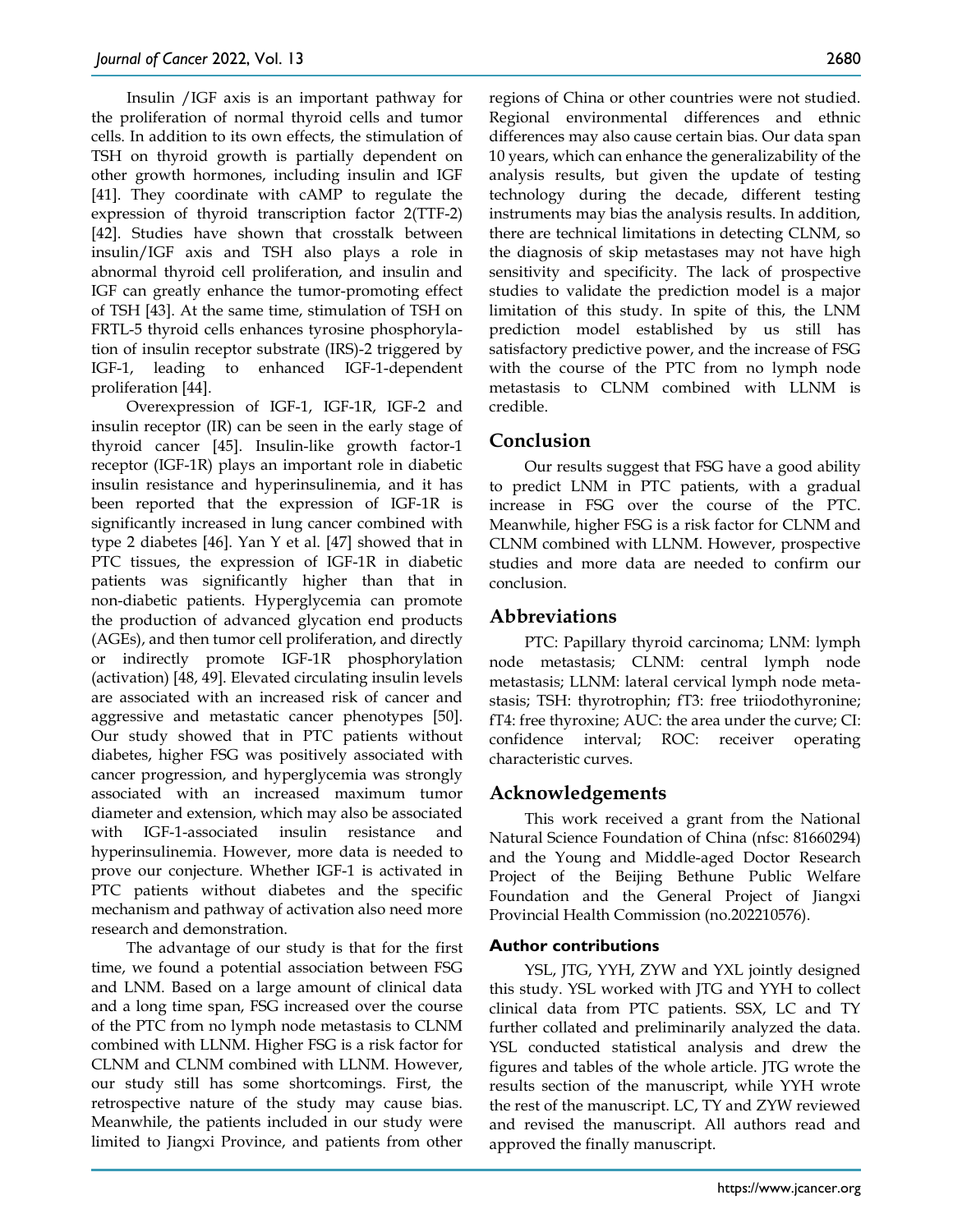#### **Ethics approval and consent to participate**

The experimental protocol was established, according to the ethical guidelines of the Helsinki Declaration and was approved by the Human Ethics Committee of The Second Affiliated Hospital of Nanchang University Written informed consent was obtained from individual or guardian participants.

## **Competing Interests**

The authors have declared that no competing interest exists.

### **References**

- 1. Siegel RL, Miller KD, Jemal A. Cancer statistics, 2019. CA Cancer J Clin. 2019; 69: 7-34.
- 2. Siegel RL, Miller KD, Jemal A. Cancer statistics, 2018. CA Cancer J Clin. 2018; 68: 7-30.
- 3. Wiltshire JJ, Drake TM, Uttley L, et al. Systematic Review of Trends in the Incidence Rates of Thyroid Cancer. Thyroid. 2016; 26: 1541-52.
- 4. Brito JP, Gionfriddo MR, Al Nofal A, et al. The accuracy of thyroid nodule ultrasound to predict thyroid cancer: systematic review and meta-analysis. J Clin Endocrinol Metab. 2014; 99: 1253-63.
- 5. Faro FN, Bezerra MLB, Scalissi NM, et al. Intermediate-risk thyroid carcinoma: indicators of a poor prognosis. Arch Endocrinol Metab. 2021; 64: 764-71.
- 6. Feng JW, Yang XH, Wu BQ, et al. Predictive factors for central lymph node and lateral cervical lymph node metastases in papillary thyroid carcinoma. Clin Transl Oncol. 2019; 21: 1482-91.
- 7. Tang Z, Xu Z, Zhu X, et al. New insights into molecules and pathways of cancer metabolism and therapeutic implications. Cancer Commun (Lond). 2021; 41: 16-36.
- 8. Hantzidiamantis PJ, Lappin SL. Physiology, Glucose. StatPearls. Treasure Island (FL): StatPearls Publishing Copyright © 2022, StatPearls Publishing LLC.; 2022.
- 9. Malaguarnera R, Vella V, Nicolosi ML, et al. Insulin Resistance: Any Role in the Changing Epidemiology of Thyroid Cancer? Front Endocrinol (Lausanne). 2017; 8: 314.
- 10. Genpeng L, Jianyong L, Jiaying Y, et al. Independent predictors and lymph node metastasis characteristics of multifocal papillary thyroid cancer. Medicine (Baltimore). 2018; 97: e9619.
- 11. Suh HY, Choi H, Paeng JC, et al. Comprehensive gene expression analysis for exploring the association between glucose metabolism and differentiation of thyroid cancer. BMC Cancer. 2019; 19: 1260.
- 12. Antoneli F, Passos FM, Lopes LR, et al. A Kolmogorov-Smirnov test for the molecular clock based on Bayesian ensembles of phylogenies. PLoS One. 2018; 13: e0190826.
- 13. Robin X, Turck N, Hainard A, et al. pROC: an open-source package for R and S+ to analyze and compare ROC curves. BMC Bioinformatics. 2011; 12: 77.
- 14. Maag JLV. gganatogram: An R package for modular visualisation of anatograms and tissues based on ggplot2. F1000Res. 2018; 7: 1576.
- 15. Song M, Huang Z, Wang S, et al. Predictive factors of lateral lymph node metastasis in conventional papillary thyroid carcinoma. Gland Surg. 2020; 9: 1000-7.
- 16. Lee YS, Shin SC, Lim YS, et al. Tumor location-dependent skip lateral cervical lymph node metastasis in papillary thyroid cancer. Head Neck. 2014; 36: 887-91.
- 17. Park JH, Lee YS, Kim BW, et al. Skip lateral neck node metastases in papillary thyroid carcinoma. World J Surg. 2012; 36: 743-7.
- 18. Dou Y, Hu D, Chen Y, et al. PTC located in the upper pole is more prone to lateral lymph node metastasis and skip metastasis. World J Surg Oncol. 2020; 18: 188.
- 19. Nie X, Tan Z, Ge M. Skip metastasis in papillary thyroid carcinoma is difficult to predict in clinical practice. BMC Cancer. 2017; 17: 702.
- 20. Naifeh J, Dimri M, Varacallo M. Biochemistry, Aerobic Glycolysis. StatPearls. Treasure Island (FL): StatPearls Publishing Copyright © 2022, StatPearls Publishing LLC.; 2022.
- 21. Ruiz EML, Niu T, Zerfaoui M, et al. A novel gene panel for prediction of lymph-node metastasis and recurrence in patients with thyroid cancer. Surgery. 2020; 167: 73-9.
- 22. Thompson AM, Turner RM, Hayen A, et al. A preoperative nomogram for the prediction of ipsilateral central compartment lymph node metastases in papillary thyroid cancer. Thyroid. 2014; 24: 675-82.
- 23. Wu Y, Rao K, Liu J, et al. Machine Learning Algorithms for the Prediction of Central Lymph Node Metastasis in Patients With Papillary Thyroid Cancer. Front Endocrinol (Lausanne). 2020; 11: 577537.
- 24. Xiang Y, Xu Y, Bhandari A, et al. Serum TSH levels are associated with postoperative recurrence and lymph node metastasis of papillary thyroid carcinoma. Am J Transl Res. 2021; 13: 6108-16.
- 25. Zhou Q, Chen J, Feng J, et al. Long noncoding RNA PVT1 modulates thyroid cancer cell proliferation by recruiting EZH2 and regulating thyroid-stimulating hormone receptor (TSHR). Tumour Biol. 2016; 37: 3105-13.
- 26. Gul K, Ozdemir D, Dirikoc A, et al. Are endogenously lower serum thyroid hormones new predictors for thyroid malignancy in addition to higher serum thyrotropin? Endocrine. 2010; 37: 253-60.
- 27. Bianco AC, Salvatore D, Gereben B, et al. Biochemistry, cellular and molecular biology, and physiological roles of the iodothyronine selenodeiodinases. Endocr Rev. 2002; 23: 38-89.
- 28. Wang W, Yang Z, Ouyang Q. A nomogram to predict skip metastasis in papillary thyroid cancer. World J Surg Oncol. 2020; 18: 167.
- 29. Al Afif A, Williams BA, Rigby MH, et al. Multifocal Papillary Thyroid Cancer Increases the Risk of Central Lymph Node Metastasis. Thyroid. 2015; 25: 1008-12.
- 30. Liu C, Xiao C, Chen J, et al. Risk factor analysis for predicting cervical lymph node metastasis in papillary thyroid carcinoma: a study of 966 patients. BMC Cancer. 2019; 19: 622.
- 31. Schwarz C, Leichtle AB, Arampatzis S, et al. Thyroid function and serum electrolytes: does an association really exist? Swiss Med Wkly. 2012; 142: w13669.
- 32. Kimura T, Van Keymeulen A, Golstein J, et al. Regulation of thyroid cell proliferation by TSH and other factors: a critical evaluation of in vitro models. Endocr Rev. 2001; 22: 631-56.
- 33. Ortiga-Carvalho TM, Chiamolera MI, Pazos-Moura CC, et al. Hypothalamus-Pituitary-Thyroid Axis. Compr Physiol. 2016; 6: 1387-428.
- 34. Hoffmann S, Hofbauer LC, Scharrenbach V, et al. Thyrotropin (TSH)-induced production of vascular endothelial growth factor in thyroid cancer cells in vitro: evaluation of TSH signal transduction and of angiogenesis-stimulating growth factors. J Clin Endocrinol Metab. 2004; 89: 6139-45.
- 35. Pietrzik CU, Hoffmann J, Stöber K, et al. From differentiation to proliferation: the secretory amyloid precursor protein as a local mediator of growth in thyroid epithelial cells. Proc Natl Acad Sci U S A. 1998; 95: 1770-5.
- 36. Karaman S, Detmar M. Mechanisms of lymphatic metastasis. J Clin Invest. 2014; 124: 922-8.
- 37. Su X, Shen Z, Yang Q, et al. Vitamin C kills thyroid cancer cells through ROS-dependent inhibition of MAPK/ERK and PI3K/AKT pathways via distinct mechanisms. Theranostics. 2019; 9: 4461-73.
- 38. Richards JS. New signaling pathways for hormones and cyclic adenosine 3',5'-monophosphate action in endocrine cells. Mol Endocrinol. 2001; 15: 209-18.
- 39. Saji M, Ringel MD. The PI3K-Akt-mTOR pathway in initiation and progression of thyroid tumors. Mol Cell Endocrinol. 2010; 321: 20-8.
- 40. Manzella L, Massimino M, Stella S, et al. Activation of the IGF Axis in Thyroid Cancer: Implications for Tumorigenesis and Treatment. Int J Mol Sci. 2019; 20.
- 41. Dumont JE, Lamy F, Roger P, et al. Physiological and pathological regulation of thyroid cell proliferation and differentiation by thyrotropin and other factors. Physiol Rev. 1992; 72: 667-97.
- 42. Santisteban P, Acebrón A, Polycarpou-Schwarz M, et al. Insulin and insulin-like growth factor I regulate a thyroid-specific nuclear protein that binds to the thyroglobulin promoter. Mol Endocrinol. 1992; 6: 1310-7.
- 43. van der Laan BF, Freeman JL, Asa SL. Expression of growth factors and growth factor receptors in normal and tumorous human thyroid tissues. Thyroid. 1995; 5: 67-73.
- 44. Fukushima T, Okajima H, Yamanaka D, et al. HSP90 interacting with IRS-2 is involved in cAMP-dependent potentiation of IGF-I signals in FRTL-5 cells. Mol Cell Endocrinol. 2011; 344: 81-9.
- 45. Vella V, Sciacca L, Pandini G, et al. The IGF system in thyroid cancer: new concepts. Mol Pathol. 2001; 54: 121-4.
- 46. Ding J, Tang J, Chen X, et al. Expression characteristics of proteins of the insulin-like growth factor axis in non-small cell lung cancer patients with preexisting type 2 diabetes mellitus. Asian Pac J Cancer Prev. 2013; 14: 5675-80.
- 47. Yan Y, Hu F, Wu W, et al. Expression characteristics of proteins of IGF-1R, p-Akt, and survivin in papillary thyroid carcinoma patients with type 2 diabetes mellitus. Medicine (Baltimore). 2017; 96: e6393.